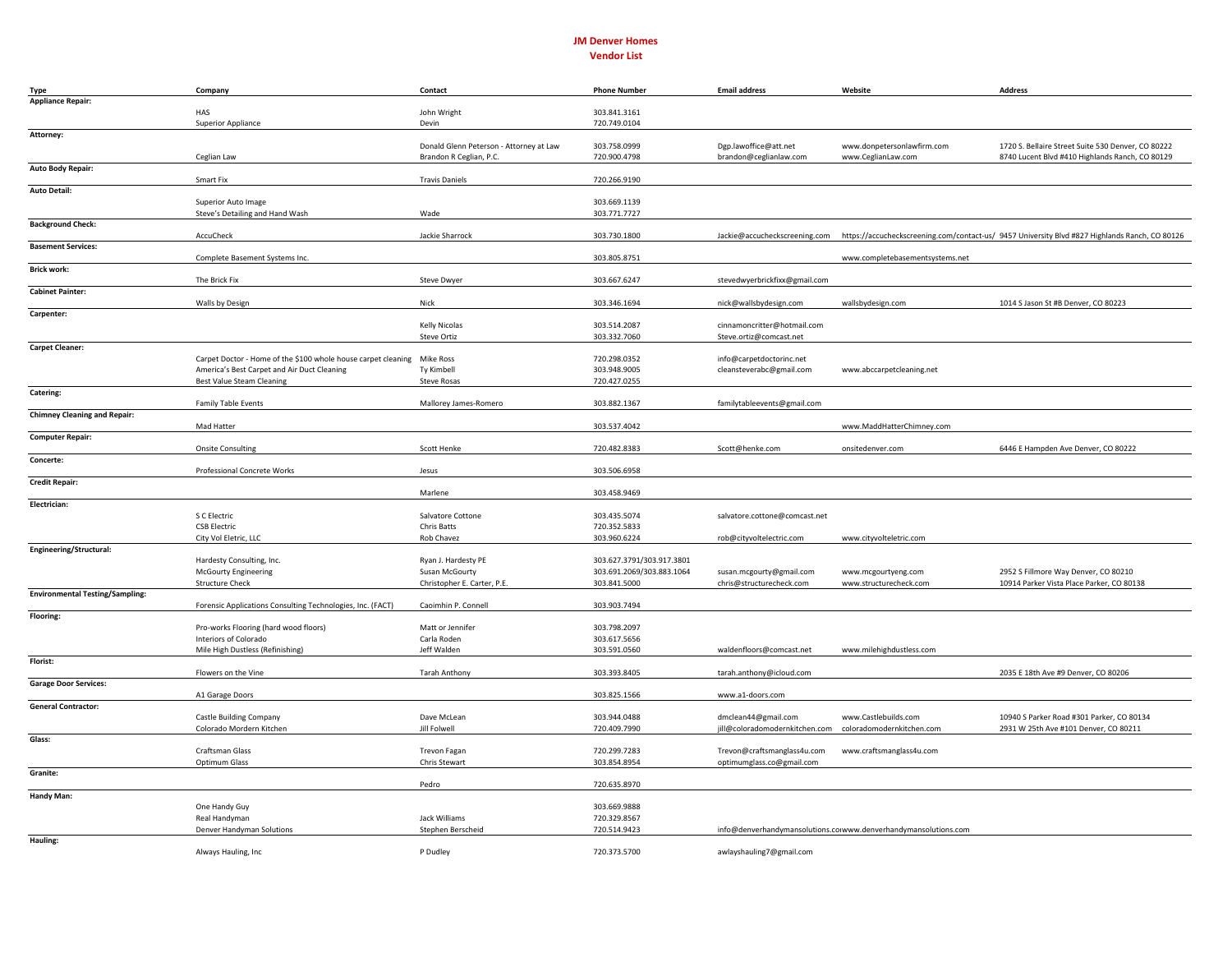## **JM** Denver Homes **Vendor List**

| <b>Heating &amp; Cooling:</b>    |                                                               |                                                                              |                           |                                                      |                                                              |                                                       |
|----------------------------------|---------------------------------------------------------------|------------------------------------------------------------------------------|---------------------------|------------------------------------------------------|--------------------------------------------------------------|-------------------------------------------------------|
|                                  | Mile High Heating & Air Conditioning                          | Steve Mund                                                                   | 303.918.2978              |                                                      |                                                              |                                                       |
|                                  | <b>Top Rated Heating</b>                                      | Raul Huerta                                                                  | 720.299.7160              | topratedhc@gmail.com                                 |                                                              |                                                       |
| <b>Home Cleaner:</b>             |                                                               |                                                                              |                           |                                                      |                                                              |                                                       |
|                                  | Maid Simple                                                   | Beverly Robinson                                                             | 720.839.4567              |                                                      |                                                              |                                                       |
|                                  | House Cleaning Maids, Inc.                                    | David and Darlene                                                            | 720.364.4942              |                                                      | https://castlerockmaids.com/                                 |                                                       |
| Home Inspector:                  |                                                               |                                                                              |                           |                                                      |                                                              |                                                       |
|                                  | <b>Broadway Inspections</b>                                   | Gene Dowell                                                                  | 720.201.1429              |                                                      |                                                              |                                                       |
|                                  | Colorado's Best Home Inspection                               | James Krumm                                                                  | 303.988.1895              |                                                      |                                                              |                                                       |
|                                  | Colorado Inspect                                              | Jovan Amaya                                                                  | 720.435.3336              | jovan@coloradoinspect.com                            |                                                              |                                                       |
|                                  | Landmark Home Inspections                                     | Rob Ladd                                                                     | 720.827.1489              | lhinden720@gmail.com                                 | www.lhi-den.com                                              | 4977 S Prince Court #102 Littleton, CO 80123          |
| Home Stager/Organizer/Decorator: |                                                               |                                                                              |                           |                                                      |                                                              |                                                       |
|                                  | Cayde Interiors                                               | AnnMarie McDonnell                                                           | 720.557.1895              |                                                      |                                                              |                                                       |
|                                  | Atreyu Interiors                                              | Ann Otteing                                                                  | 720.939.8839              |                                                      |                                                              |                                                       |
|                                  | Squared Away                                                  | Karla Kalahar                                                                | 303.378.8036              |                                                      |                                                              |                                                       |
| Home Warranty:                   |                                                               |                                                                              |                           |                                                      |                                                              |                                                       |
|                                  | 2-10 Home Buyers Warranty                                     | Karen Hyman                                                                  | 303.229.9071              | khyman@2-10.com                                      | www.2-10.com                                                 |                                                       |
|                                  | Blue Ribbon Home Warranty Inc.                                |                                                                              | 303.986.3900              |                                                      | www.blueribbonhomewarranty.com                               |                                                       |
|                                  | <b>Fidelity National Home Warranty</b>                        |                                                                              | 303.246.5888              | Robert.bird@fnf.com                                  |                                                              |                                                       |
|                                  | National Home Guaranteed                                      | Maggie Turner                                                                | 800.597.0552              | maggie@nhghomewarranty.com                           | nationalhomeguaranteed.com                                   |                                                       |
| <b>Image Consultant:</b>         |                                                               |                                                                              |                           |                                                      |                                                              |                                                       |
|                                  | Dana Lynch                                                    |                                                                              | 303.868.8925              | dana@elementsofimage.com                             |                                                              |                                                       |
| Insurance Home & Car:            |                                                               |                                                                              |                           |                                                      |                                                              |                                                       |
|                                  | Kaufman Agency                                                | Wayne Kaufman                                                                | 303.975.0363              | kaufman.wayne@hotmail.com                            |                                                              |                                                       |
|                                  | Hample Insurance Services, LLC                                |                                                                              | 303.841.9220              |                                                      | www.hampleinsurance.com                                      |                                                       |
|                                  | American National                                             | Morgan Davis                                                                 | 720.600.6036              |                                                      | http://an.insure/morgandavisagency                           |                                                       |
| <b>Investor Resources:</b>       |                                                               |                                                                              |                           |                                                      |                                                              |                                                       |
|                                  | Colorado Real Estate Investment Club                          | Brad P                                                                       |                           |                                                      | https://www.meetup.com/IRRofColorado/                        |                                                       |
|                                  | Merchants Mortgage Trust and Corporation                      | Kim Hubbard                                                                  | 303.770.6801              | khubbard@merchantsmtg.com                            | merchantsmtg.com                                             | 7400 E Crestline Cir #250 Greenwood Village, CO 80111 |
|                                  | Ceglian Law                                                   | Brandon R Ceglian, P.C.                                                      | 720.900.4798              | brandon@ceglianlaw.com                               | www.CeglianLaw.com                                           | 8740 Lucent Blvd #410 Highlands Ranch, CO 80129       |
| Landscaper:                      |                                                               |                                                                              |                           |                                                      |                                                              |                                                       |
|                                  | Bloom Concrete and Landscaping                                | Lauren Bloom                                                                 | 303.667.6267              |                                                      |                                                              |                                                       |
|                                  | Gomez Tree & Landscaping Services                             |                                                                              | 303.875.5065/720.243.0728 |                                                      |                                                              |                                                       |
| Lender:                          |                                                               |                                                                              |                           |                                                      |                                                              |                                                       |
|                                  | LenderOne Financial Corp                                      | Matt Powell                                                                  | 720.331.2458              | mattpowell@leader1.com                               |                                                              |                                                       |
|                                  | <b>Megastar Financial</b>                                     | Jeff Bean                                                                    | 303.681.0110              | jbean@megastarfinancial.com                          |                                                              |                                                       |
|                                  | Cornerstone Home Lending                                      | Sandy Weyand                                                                 | 303.883.2166              | sweyand@houseloan.com                                |                                                              |                                                       |
|                                  | Aslan Mortgage                                                | Jennifer McCain                                                              |                           | jenniferm@aslanhlc.com                               |                                                              |                                                       |
|                                  |                                                               |                                                                              |                           |                                                      |                                                              | 6436 S Racine Circle Centennial, CO 80111             |
|                                  | Tri State Mortgage<br>Fairway Indpendent Mortgage Corporation | Frank Brock (hard money loans and portfolio loans 720.930.4921<br>Erika York |                           | frankb@tristatemortgage.net<br>erickay@fairwaymc.com | www.tristatemortgage.net<br>https://www.applywithericka.com/ | 320 South Teller St., Suite 200 Lakewood, CO 80226    |
| Locksmith:                       |                                                               |                                                                              | 828-691-0416              |                                                      |                                                              |                                                       |
|                                  |                                                               | Bill                                                                         |                           |                                                      |                                                              |                                                       |
|                                  | A-Abbra-Cadabra                                               |                                                                              | 303.698.1325              |                                                      |                                                              |                                                       |
| Mechanic:                        |                                                               |                                                                              |                           |                                                      |                                                              |                                                       |
|                                  | Anthony's Gold                                                |                                                                              | 720.870.3673              |                                                      |                                                              |                                                       |
|                                  | Acura/Honda/Toyota/Lexus repair                               | Sam Souer                                                                    | 720.427.5817              | Samcivicson1@yahoo.com                               |                                                              |                                                       |
| <b>Message Therapist:</b>        |                                                               |                                                                              |                           |                                                      |                                                              |                                                       |
|                                  | Vincent Hughes                                                |                                                                              | 720.530.1409              |                                                      |                                                              |                                                       |
| <b>Mold Removal:</b>             |                                                               |                                                                              | 720.445.6701              |                                                      |                                                              |                                                       |
| Moving Company:                  | <b>Mold Removal Express</b>                                   | Tim Jordan                                                                   |                           |                                                      |                                                              |                                                       |
|                                  |                                                               |                                                                              |                           |                                                      |                                                              |                                                       |

**Moving Company:**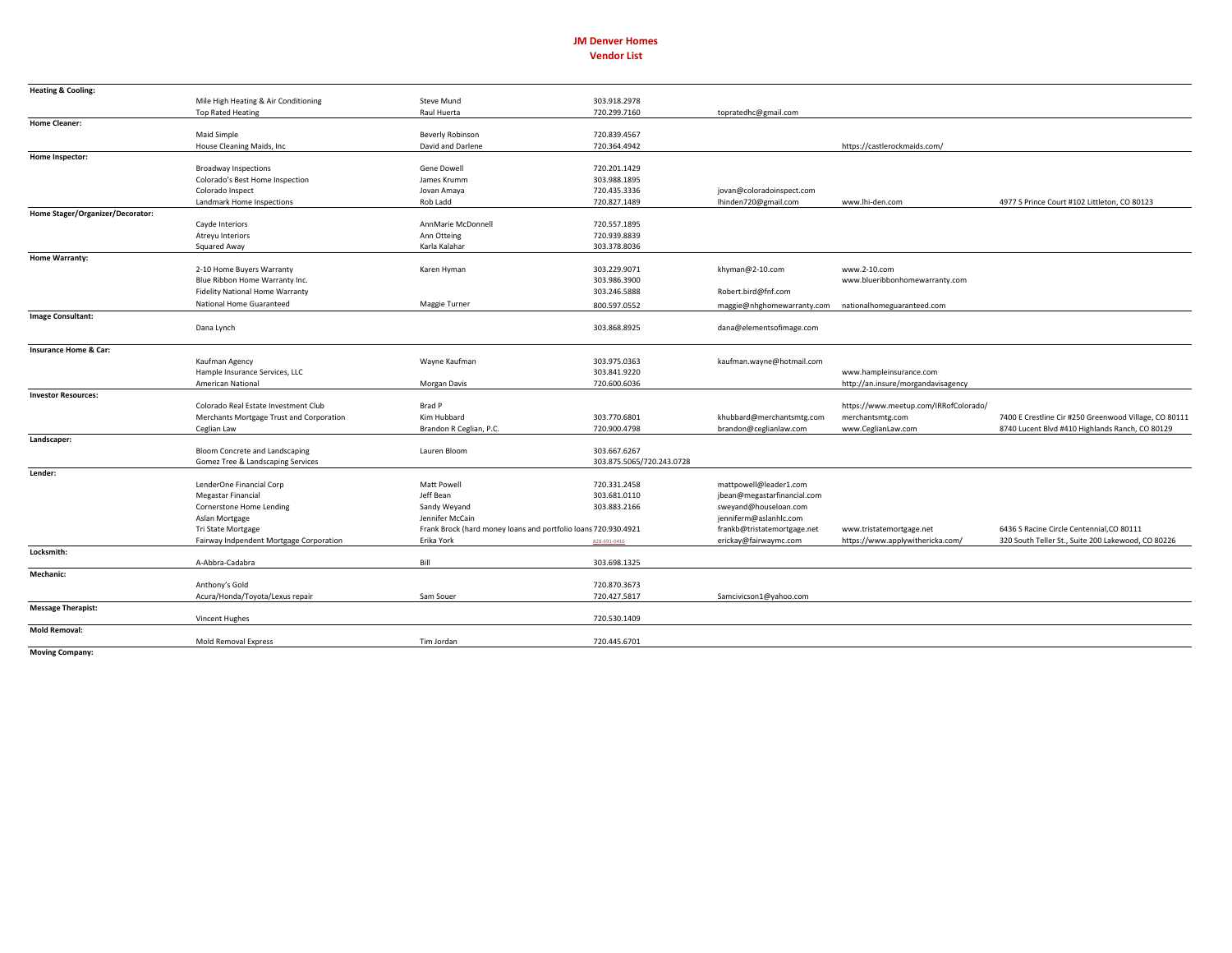## **JM** Denver Homes **Vendor List**

|                                                                | Zippyshell                                                                     |                        | 888.947.7974              |                                 | www.zippyshell.com               |                                         |
|----------------------------------------------------------------|--------------------------------------------------------------------------------|------------------------|---------------------------|---------------------------------|----------------------------------|-----------------------------------------|
|                                                                | Local Moving LLC                                                               |                        | 303.355.6683              | info@localmoveingllc.com        |                                  |                                         |
|                                                                | Affordable Moving Company                                                      |                        | 303.693.7077              |                                 |                                  |                                         |
|                                                                | Exodus of Denver Moving & Storage                                              | <b>Andrew Ross</b>     | 303.564.7500              |                                 | www.exodusmovingofdenver.com     |                                         |
|                                                                | Two Men and a Truck Fisher Van Lines                                           |                        | 303.502.9977              |                                 | www.twomenandatruck.com          |                                         |
| Mudjacking:                                                    |                                                                                |                        |                           |                                 |                                  |                                         |
|                                                                | Crackerjack Mudjacking, Inc.                                                   | Dan Johnson            | 303.410.7787              |                                 |                                  |                                         |
| Painter:                                                       |                                                                                |                        |                           |                                 |                                  |                                         |
|                                                                | KC                                                                             |                        | 985.801.9014              |                                 |                                  |                                         |
|                                                                | Juan                                                                           |                        | 720.291.6494              |                                 |                                  |                                         |
| Patio/Sunroom:                                                 |                                                                                |                        |                           |                                 |                                  |                                         |
|                                                                | 4th Dimension Concepts                                                         | <b>Felix Morales</b>   | 631.553.3635              | fmorales@4thdc.com              | www.4thdcsunrooms.com            | 1330 S Potomac St #108 Aurora, CO 80012 |
| <b>Pest Control:</b>                                           |                                                                                |                        |                           |                                 |                                  |                                         |
|                                                                | Prestige Pest Management                                                       |                        | 720.929.9399              |                                 |                                  |                                         |
| Plumber:                                                       |                                                                                |                        |                           |                                 |                                  |                                         |
|                                                                | Sonny Sexton                                                                   |                        | 720.201.8094              |                                 |                                  |                                         |
|                                                                | Parker Plumbing and Heating                                                    |                        | 303.997.1559              |                                 |                                  |                                         |
|                                                                | Honest Plumbing (Arvada and surrounding areas)                                 | Joe Gonzales           | 303.330.0550              | Team@honest-plumbing.com        | Honestplumbingdenver.com         |                                         |
| <b>Property Manager:</b>                                       |                                                                                |                        |                           |                                 |                                  |                                         |
|                                                                | <b>Real Property Management</b>                                                | <b>Brandi Bishop</b>   | 303.873.RENT              | brandibishop@comcast.net        |                                  |                                         |
| Radon Test Company:                                            |                                                                                |                        |                           |                                 |                                  |                                         |
|                                                                | <b>ACE Radon</b>                                                               |                        | 800.844.7236              |                                 |                                  |                                         |
|                                                                |                                                                                |                        |                           |                                 | www.aceradon.com/ace_contact.asp |                                         |
|                                                                | <b>SWAT Environmental</b>                                                      |                        | 720.920.9797              |                                 |                                  | 7022 S Revere Pkwy, Suite 200           |
|                                                                | American Radon, LLC                                                            |                        | 720.465.1495              | info@americanradonllc.com       | www.americanradonllc.com         |                                         |
| Railing:                                                       |                                                                                |                        |                           |                                 |                                  |                                         |
|                                                                | Zeppelin Railings, LLC                                                         |                        | 720.939.8897              | zeprail@q.com                   |                                  |                                         |
| <b>Restoration Services:</b>                                   |                                                                                |                        |                           |                                 |                                  |                                         |
|                                                                | <b>Craftsmen Restoration</b>                                                   |                        | 303.997.1559              |                                 | www.craftrestoration.com         |                                         |
| <b>Roofing Services:</b>                                       |                                                                                |                        |                           |                                 |                                  |                                         |
|                                                                | Roof Broker (coordinate bid process for you)                                   |                        | 303.750.1900              |                                 |                                  |                                         |
|                                                                | 4th Dimension Concepts                                                         | Julian Barela          | 720.504.1452              | jbarela@4thdc.com               |                                  |                                         |
| <b>Sewer Inspection:</b>                                       |                                                                                |                        |                           |                                 |                                  |                                         |
|                                                                | Sewer View                                                                     | Tim Simon              | 720.201.3774              |                                 |                                  |                                         |
| <b>Sewer Repair:</b>                                           |                                                                                |                        |                           |                                 |                                  |                                         |
|                                                                | Castillo Excavating                                                            |                        | 303.909.4652              | castillo.excavating@hotmail.com |                                  |                                         |
|                                                                | All Demolition Contracting                                                     |                        | 303.467.3366              | excavate@earthnet.net           |                                  |                                         |
|                                                                | <b>Diamond Contracting</b>                                                     |                        | 303.456.7666              | cdccpipe@yahoo.com              |                                  |                                         |
| Sewer/main water line repairs/replacement & drain cleaning:    |                                                                                |                        |                           |                                 |                                  |                                         |
|                                                                | Sewer Lines Only                                                               |                        | 303.562.9800              |                                 |                                  |                                         |
| Sewer repair, main water repairs/replacement plumbing repairs: |                                                                                |                        |                           |                                 |                                  |                                         |
|                                                                | <b>Apex Plumbing</b>                                                           | Jim                    | 303.319.0307              |                                 |                                  |                                         |
|                                                                |                                                                                |                        |                           | jim@apexplumbing.com            |                                  |                                         |
| Sewer (trenchless) repair and drain cleaning:                  |                                                                                |                        |                           |                                 |                                  |                                         |
|                                                                | Sewer Solutions                                                                |                        | 720.295.6421              | Sewer@sewer-solutions.com       |                                  |                                         |
| Sprinklers:                                                    |                                                                                |                        |                           |                                 |                                  |                                         |
|                                                                | United Property Solutions, Inc.                                                | <b>Curtis Meyer</b>    | 720.454.2564              |                                 |                                  |                                         |
| Surveyor:                                                      |                                                                                |                        |                           |                                 |                                  |                                         |
|                                                                | Colorado ILC Services COPLS                                                    | Michael Robert         | 303.668.7540              |                                 |                                  |                                         |
|                                                                | COPLS (Can search their property records for prior surveys/ILC's) Ron Flanagan |                        | 303.761.8055              |                                 |                                  |                                         |
| <b>Temporary Housing:</b>                                      |                                                                                |                        |                           |                                 |                                  |                                         |
|                                                                | <b>National Corporate Housing</b>                                              | Kristie Morello        | 303.863.7002              |                                 |                                  |                                         |
| Tile:                                                          |                                                                                |                        |                           |                                 |                                  |                                         |
|                                                                | Simon                                                                          |                        | 720.849.6579              |                                 |                                  |                                         |
|                                                                | The Grout Medic                                                                |                        | 303.99.GROUT              |                                 | www.groutmedicdenver.com         |                                         |
| <b>Tree Removal:</b>                                           |                                                                                |                        |                           |                                 |                                  |                                         |
|                                                                | Gomez Tree & Landscaping Services                                              |                        | 303.875.5065/720.243.0728 |                                 |                                  |                                         |
| <b>Wallpaper Installation:</b>                                 |                                                                                |                        |                           |                                 |                                  |                                         |
|                                                                | Valley Walls                                                                   | Robert                 | 720.475.1085              |                                 |                                  |                                         |
| <b>Water Testing:</b>                                          |                                                                                |                        |                           |                                 |                                  |                                         |
|                                                                | Hydro-Logical Consulting and Solutions LLC                                     | Ernest Espinosa        | 720.626.2021              |                                 | www.hlcspros.com                 |                                         |
| Windows:                                                       |                                                                                |                        |                           |                                 |                                  |                                         |
|                                                                | <b>Conservation Construction</b>                                               |                        | 303.237.1687              |                                 |                                  |                                         |
|                                                                | Rocky Mountain Glass                                                           | Trevon Fagan           | 303.368.0800              |                                 |                                  |                                         |
|                                                                | Windows for America                                                            |                        | 303.202.3533              |                                 | www.windowsamericacolorado.com   |                                         |
|                                                                | <b>Window Cleaning</b>                                                         | <b>Robert Geringer</b> | 720.363.6321              |                                 |                                  |                                         |
|                                                                |                                                                                |                        |                           |                                 |                                  |                                         |
|                                                                | Bugs Out (Screen repair)                                                       |                        | 720.315.8953              |                                 |                                  | 1704 W. Baltic Place                    |
|                                                                | Colorado Cover Co. (Window Well Covers)                                        |                        | 303.761.7100              |                                 |                                  |                                         |
| <b>Wine Classes:</b>                                           |                                                                                |                        |                           |                                 |                                  | Englewood, CO 80110                     |
|                                                                | Wines for Humanity                                                             | Vicki Reinhard         | 303.903.2972              |                                 |                                  |                                         |

**Yard Signs:**